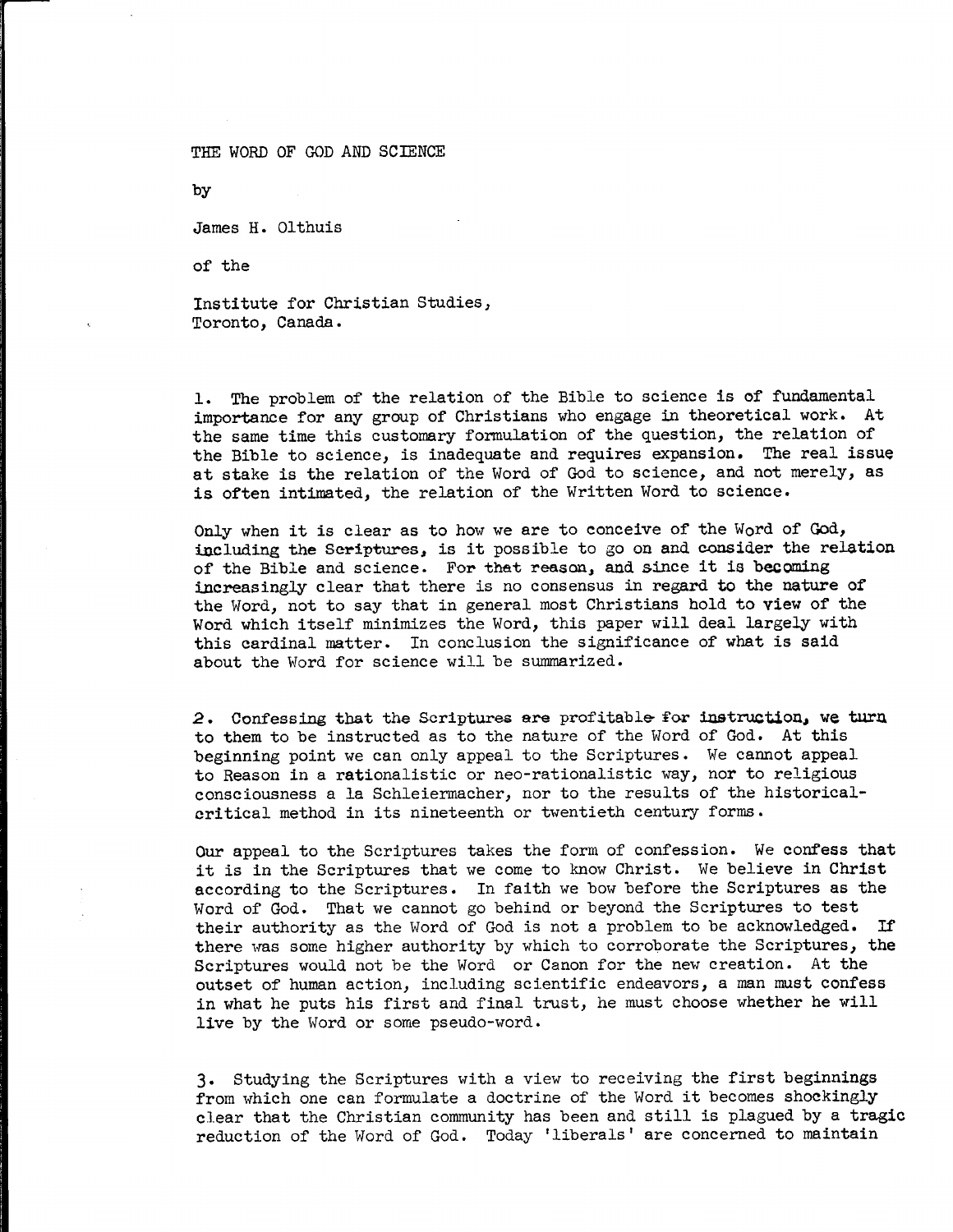Meanwhile the Scriptures are emphatic over against both liberal and conservative that "by the Word of Yahweh the heavens were made, their whole array by the breath of his mouth. ... He spoke, and it was created, he commanded and there it stood" (Ps. 33:6-9). The Psalmist further testifies that "He gives an order; his word flashes to earth: to spread snow like a blanket, to strew hoarfrost like ashes, to drop ice like breadcrumbs, and when the cold is unbearable, he sends his word to bring the thaw and warm wind to melt the snow. He reveals his word to Jacob, his statutes and rulings to Israel" (Ps.147:17-19). "Fire and hail, snow and mist, stormy winds fulfilling his word" (Ps. 148:8).

And the words of Peter are to the point: "They are choosing to forget that there were the heavens at the beginning, and that the earth was formed by the word of God out of water and between waters .... But by the same word, the present sky and earth are destined for fire ... ." (Peter 3:5-7; cf. Hebrews 11:3; Ps. 119:89-96).

The Scriptures demand that in our reflection we take account of the fact that the world was created by the Word of God. "And God said, let there be ... and there was." Any discussion of the Word may not be limited to the Scriptures or even to Christ. God spoke and the world was formed. Nothing exists in itself or by itself. All things were created by God through the Word, and all things are reconciled by God through the Word. All things are upheld by the "word of his power" (Hebrews 1:1). God put his Word to the world and called creation into existence and the same Word holds it to this day in place in Jesus Christ in whom all things cohere (cf. Gen. 1, Job  $38$ , John 1, Ephesians 1, Colossians 1). The only continuity between God and his creation is the Word. Without this Word, the world would simply pass away. And the Spirit of the Lord leads and moves the creation according to the direction of the Word to the eschaton in which God will be all-in-all.

4. When liberals and conservatives alike, including men of science, ignore this plain testimony of the Scriptures, they emasculate their confession that Christ and the Scriptures are the Word. For without the Biblical view that the Word of God structures and directs creation, it is impossible to understand the meaning and purpose of the Written Word as the means by which, after the Fall, mankind could again see his place and task in the world. Further, without the Biblical view of the Word as the Law-Word for creation, it is impossible to do justice to the Word Incarnate as He in whom all things exist and cohere (cf. Eph. 1 and Col. 1). Isolating Christ from that Law-Word cannot begin to understand properly the confession of John 1 that all things were made through the Word and that without Him nothing was made. One cannot grasp the meaning of Hebrews  $1$  that the Son of God sustains the universe by His Word of power.

The Christian Church must recover the fullness and unity of the Word of God. The Word of God is one. But since man's fall, that Word also comes to us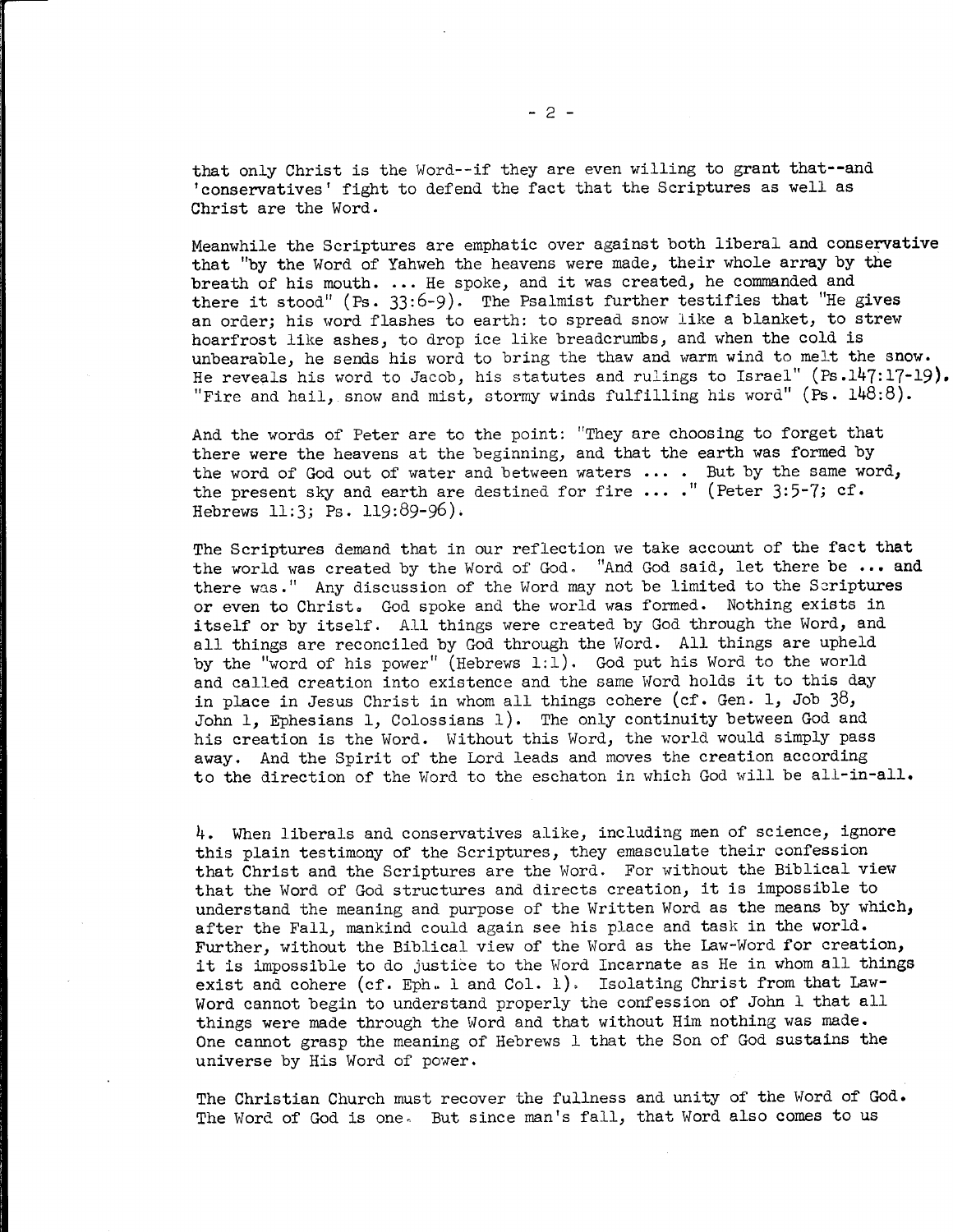in Inscripturated and Incarnate forms. When mankind fell in Adam, it no longer heard and understood the Word. To make it possible again for man to hear and do the Word, and thus live, God gave the Scriptures to enlighten man as to his place, his nature and his task. Finally, in the "last days He has spoken to us in His Son" (Hebrews 1:1). The Word in its unity and in its forms is the Power of God to life. That Word is "alive and active. It cuts more deeply than any two-edged sword" (Hebrews 4:12).

Since the Word is one, it is as illegitimate to play off its forms against each other  $(e.g., 'Do you go by the Law-Word or the Scriptures?')$  as it is to deny that all the forms are the Word of God. In order to obey the Word of God Written it is necessary to confess that the Word is not exhausted in the Scriptures. The Word of God is every word that proceeds from the mouth of God. And since the Lord is faithful and His words trustworthy, the words of God are the one Word.

5. The mystery of the Scriptures and of Christ and at the same time our joy and salvation is the fact that in the Scriptures and Christ the Word of God takes on the form of creaturely reality which is subject to the Word. In this way the Scriptures and Christ are completely human (creaturely) and at the same time completely the Word (divine). In this way the Scriptures and Christ are "handles" by which a fallen creation can again see and obey the Word. The Word became flesh; it was Inscripturated and Incarnate for our salvation.

The Scriptures republish the Word in the creaturely way of confession. As a book of confession the Scriptures reveal the Word as Norm for confession, To say it in other words: the Scriptures urge us to surrender our lives to the Lord and place before us the Direction of obedience. They unfold for mankind the vision of Christ's Kingdom and the necessity of confessing his name to live in that Kingdom. The Scriptures lay the mainlines of a confessional vision which is to guide our day-to-day activities. They tell us who we are (God's servants), where we are (in a creation in the grip of His Word), where we are going (in Christ to the final perfection of the already-dawning Kingdom) and what our task is (obedient gardeners, agents of the reconciliation). In this way the Scriptures through Christ put us back in place so that we can again rightly hear, see and know the Word of God holding for creation. G ipped by this vision of the Kingdom and our task in it, mankind ought to begin to work out the meaning of this salvation in all of his activities with fear and trembling, also in science.

6. The Word of God or Law-Word is in its unity a coherent diversity. Many words of the Lord, many "let there be's" make up the one Word. And man is to live by every word which proceeds from the mouth of God, not only by the word for bread. The Word in its diversity as law-order structures, directs and upholds creation. The law-order is the structure-for the structures-of creation.

It is important to note this dual use of structure. Usually when one speaks of structures, he refers to the make-up of concrete totalities. Such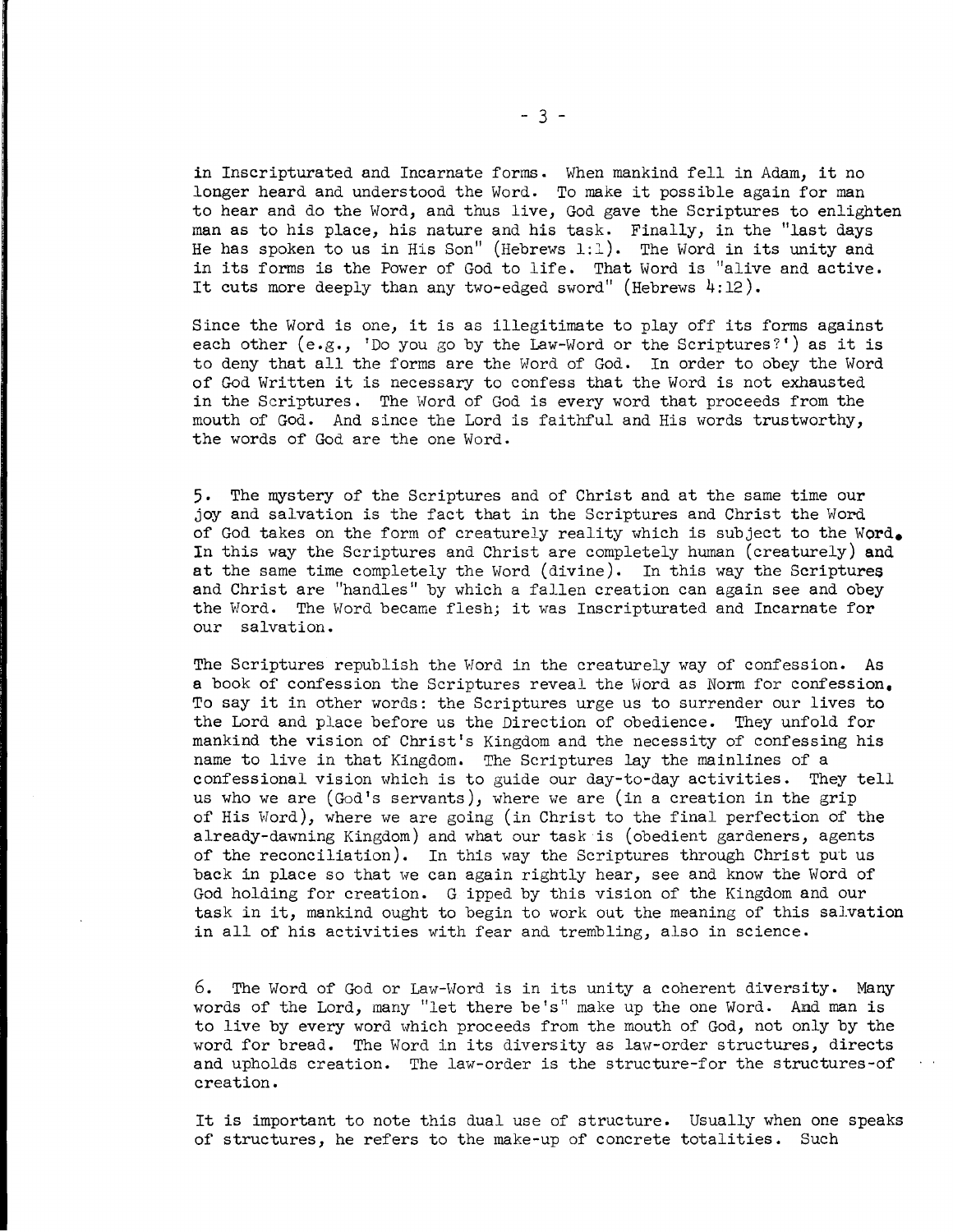structures belonging to reality and thus subject to the law I will refer to as structures-of. They are structures of meaning. At the same time it is the structures-for which delimit and make possible the structures-of. It is these structures-for meaning which are usually overlooked or are confused or identified with the structures-of. But it is just the structure-for which is the Word of God. The structure-for is the fundamental conditioning law which first makes possible the existence of things, events, societal structures, etc. It is the structuring framework outside of which nothing exists or can exist.

## 7.

The preceding makes it clear that reality is never just "out there," to be rationally apprehended. Reality is always the on-going revelation of the Word of God or, since the Fall, the revelation of the Lie of the Devil. As revelation of the Word it is meaningful, as revelation of the Lie it is meaningless.

Consequently science is not the rational investigation and domination of a rationally qualified reality, nor is it the setting up of models with a view to introducing some order into the chaos of reality. Much rather scientific work is basically a response to the Word of God in which efforts are made to trace out the structures-for the various areas of creation.

Theorizing or science is the type of concrete human activity which is characterized by logical abstraction. Theory involves abstraction from the wholeness of reality to an aspect(s) or segment(s) of it, from the particular to the general. Theory has as its purpose the tracing out of the lawstructures for the areas of concern. A botanist, as botanist, for example, is concerned with the organic aspect of trees rather than with trees as objects of worship, as economically valuable or aesthetically pleasing. He is not concerned with this tree or that tree in particular, but with trees in general. He is intent on discovering the organic law structures which hold for trees.

8. One only discovers the structures-for (law) in his theorizing via, through and in the structures-of (facticity subject to the law). One acquires insight into the structures-for through observation of regularities and law-conformities given in the experiencing of structures-of. The structural laws hold for creation; they are never at hand capable of being grasped. Much rather they are the very conditions of that which is at hand and which can be grasped. All this means that one in his concern for the structure-for is not leaving reality (metaphysically) as is often implied for the ethereal regions beyond. At the same time one is not empiricistically locked in facticity. Rather, one goes to work empirically investigating experience in order through observed regularities to gain clearer insight into the order holding for reality.

It is not, it is well to note, that man can trace out surely the apriori structures-for from out his experience of the factual structures-of. However, even though our scientific descriptions of the structures-for are fallible and always open to correction, this does not affect in the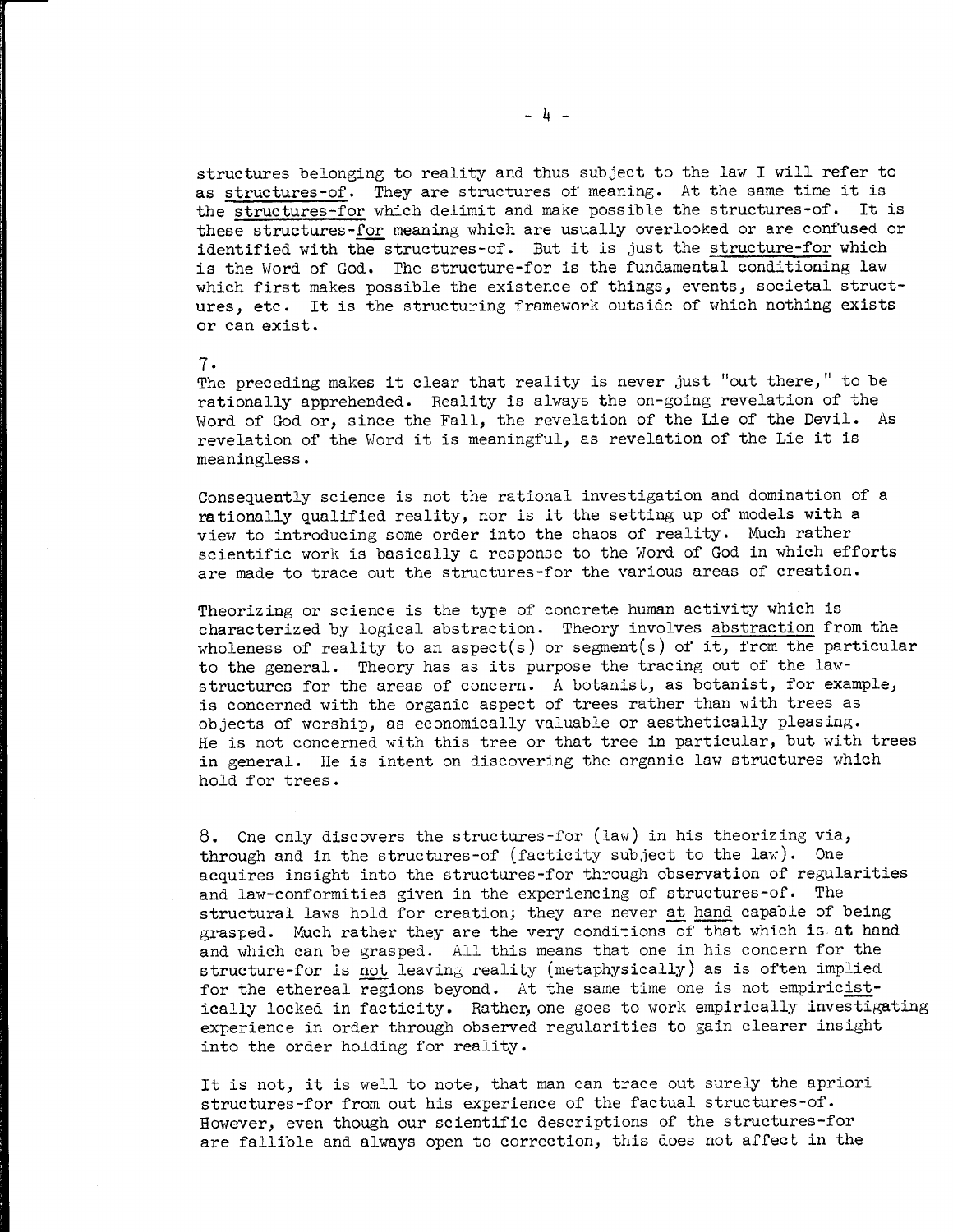least the obtaining-force of these laws. The structures-for are not dependent for their constitution on human knowledge. Our descriptions may never be identified with or equated with the structures-for. At the same time it is the task of science to work ever harder to increase our insight into these for-structures.

Scientific knowledge once gathered can, once it is translated and integrated into life situations, help mankind the more effectively and obediently to order its life before the face of the Lord.

9. How one responds to the diverse words of the Lord in his theorizing depends in the final analysis on his heart response to the Word in its unity. Only when one surrenders wholeheartedly to the Word is he able (in principle) to see the various words in their proper perspective, interrelation and unity. Outside of Christ one elevates one dimension and distorts by pretending as if it is the Word in its unity. (This is not to deny that much valuable work can be done and is done by non-Christian scientists. After all, they too are working within the creation formed and bounded by the Word. But having rejected the key of knowledge they will never understand the meaning of reality even though they discover many things. Modern scientists outside of Christ are like the Pharisees who knew everything and yet nothing about the Scriptures.)

One can only know the Word since the Fall in surrender to Jesus Christ. And since Christ is known via the Scriptures, and since the Word for creation is known in this central heart sense via the spectacles of the Scriptures, the Bible is indispensable for science.

At the same time, since the Scriptures are a republication in confessional form of the Word and not a republication in a theoretic form, the Scriptures are in no sense scientific textbooks. Scientists, driven by the Scriptural motives, are mandated to investigate creation realities and thus trace out the structures-for those realities.

10. It may be well for a moment to compare this approach to the more customary one. If we simply ask about the relation of the Bible and science, the impression is created that scientific activity is an activity in itself and then later, because we are Christians, the question arises as to the relation of our scientific work and the Scriptures. It is difficult in this set-up, if not impossible, to escape from conceiving of the relation as a question of the relation of nature (science) and grace (Scriptures). Even talk of finding the intrinsic connection can be misunderstood. It leaves open the possibility that science as science can be engaged in without concern for the Word.

It has been the theme of this brief paper that scientific activity itself, whether conducted in subjection or in rejection of Christ, is only a possibility because of the Word of God.